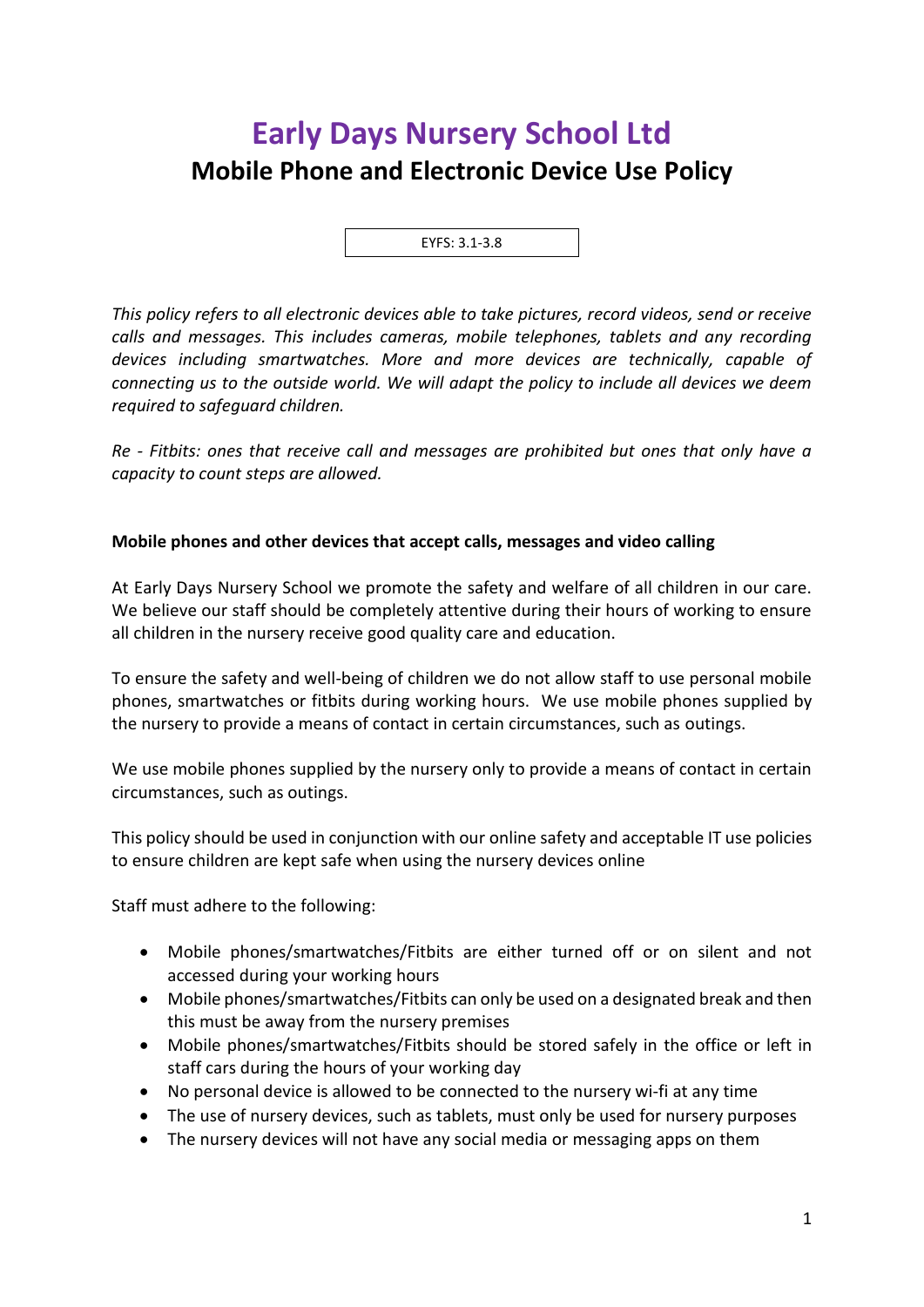- Any apps downloaded onto nursery devices must be done only by management. This will ensure only age and content appropriate apps are accessible to staff or children using them
- Passwords / passcodes for nursery devices must not be shared or written down and will be changed regularly.
- During outings, staff only use mobile phones belonging to the nursery wherever possible. Photographs must not be taken of the children on any personal phones or any other personal information storage device. Only nursery owned devices will be used to take photographs or film videos
- Nursery devices will not be taken home with staff and will remain secure at the setting when not in use. If a device is needed to be taken home due to unforeseen circumstances then the person taking this device home must ensure it is securely stored and not accessed by another other individual and returned to nursery as soon as practically possible

## **Parents' use of mobile phones and smartwatches**

Parents are kindly asked to refrain from using their mobile telephones whilst in the nursery or when collecting or dropping off their children. We will ask any parents using their phone inside the nursery premises to finish the call or take the call outside. We do this to ensure all children are safeguarded and the time for dropping off and picking up is a quality handover opportunity where we can share details about your child

Parents are requested not to allow their child to wear or bring in devices that may take photographs or record videos or voices. This includes smart watches with these capabilities, such as Vtech. This ensures all children are safeguarded and also protects their property as it may get damaged or misplaced at the nursery.

#### **Visitors' use of mobile phones and smartwatches**

Visitors are not permitted to use their mobile phones or smart watches whilst at nursery and are asked to leave them in a safe secure place for the duration of their visit.

#### **Photographs and videos**

At Early Days Nursery School we recognise that photographs and video recordings play a part in the life of the nursery. We ensure that any photographs or recordings taken of children in our nursery are only done with prior written permission from each child's parent and only share photos with parents in a secure manner. We will obtain this when each child is registered and we update it on a regular basis to ensure that this permission is still valid.

We ask for individual permissions for photographs and video recordings for a range of purposes including: use in the child's learning journey; for display purposes; for promotion materials including our nursery website, brochure and the local press; and the different social media platforms we use. We ensure that parents understand that where their child is also on another child's photograph, but not as the primary person, that may be used in another child's learning journey.